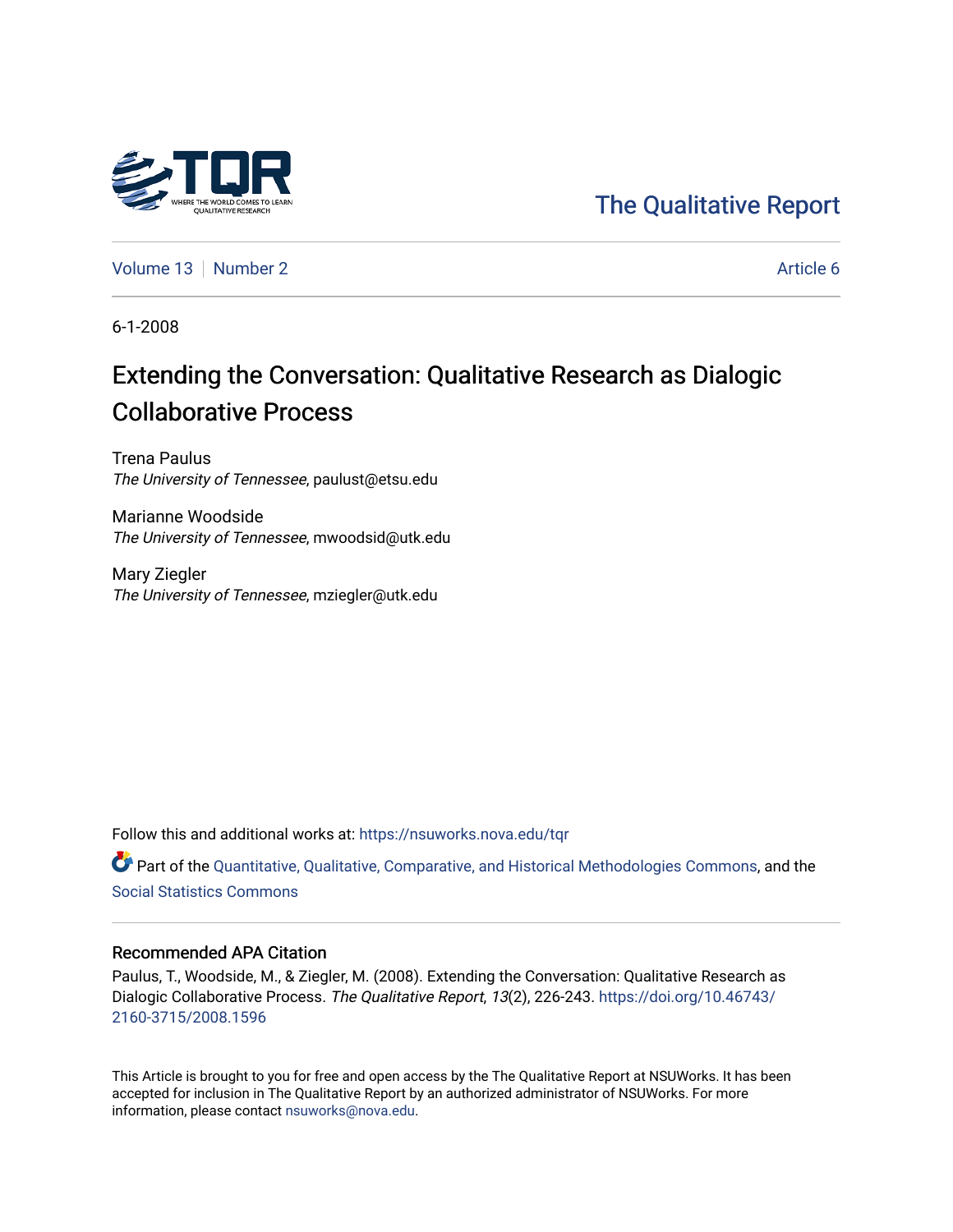# **Qualitative Research Graduate Certificate** Indulge in Culture Exclusively Online . 18 Credits **LEARN MORE**

# Extending the Conversation: Qualitative Research as Dialogic Collaborative Process

# Abstract

Collaborative research often refers to collaboration among the researcher and the participants. Few studies investigate the collaborative process among researchers themselves. Assumptions about the qualitative research process, particularly ways to establish rigor and transparency, are pervasive. Our experience con ducting three collaborative empirical research studies challenged and transformed our assumptions about qualitative research: (a) research planning taught as concrete and linear rather than as emergent and iterative, (b) data analysis conceptualized as individual discovery rather than collaboratively-constructed meaning, and (c) findings represented as individual product rather than as part of an ongoing conversation. We address each assumption, including how our collaborative research diverged from the assumption and how this divergence has impacted our own practice.

# Keywords

Dialogue, Collaborative Research, Group Meaning-Making, and Rigor in Qualitative Inquiry

#### Creative Commons License

**@** 000

This work is licensed under a [Creative Commons Attribution-Noncommercial-Share Alike 4.0 License](https://creativecommons.org/licenses/by-nc-sa/4.0/).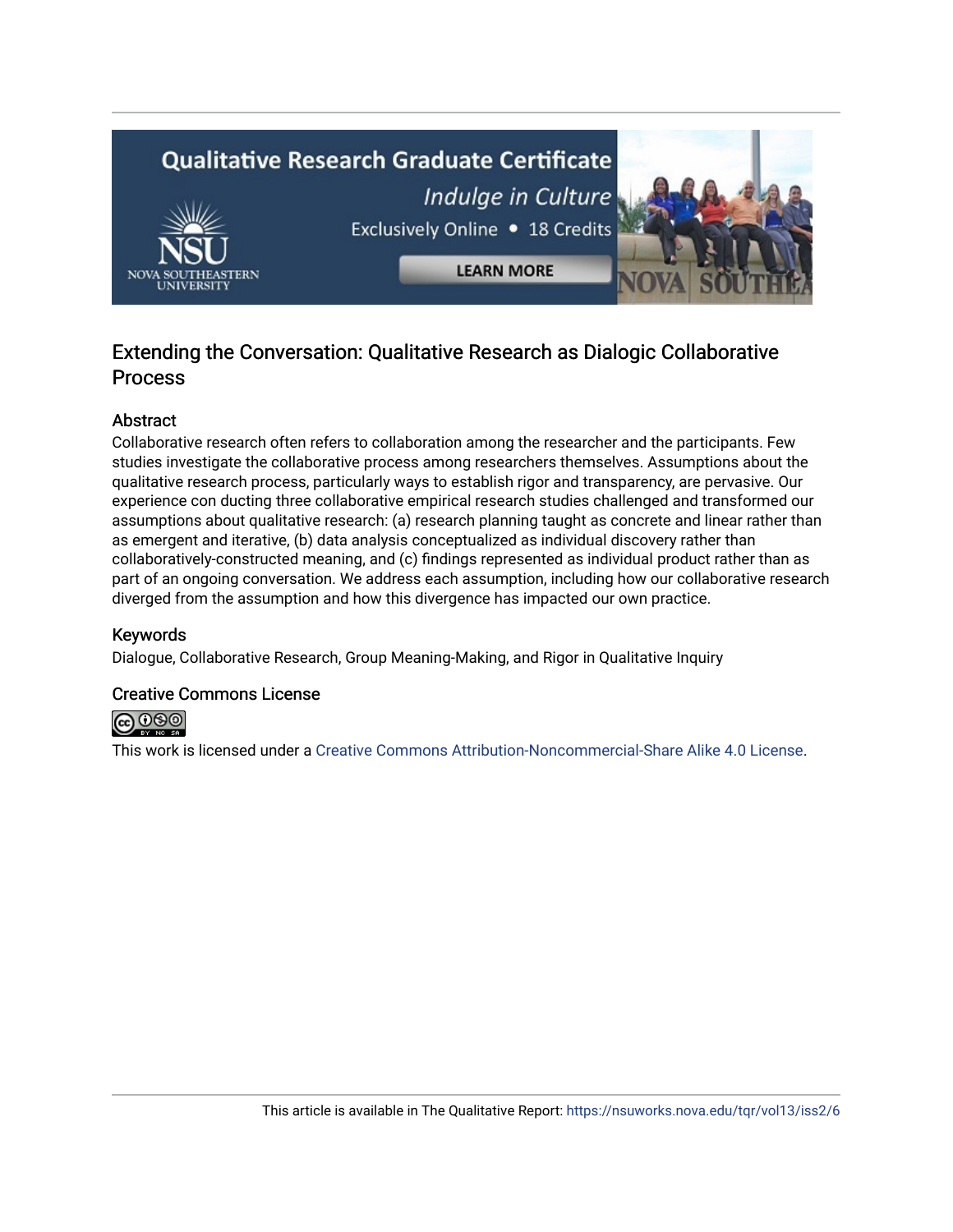# **Extending the Conversation: Qualitative Research as Dialogic Collaborative Process**

# **Trena Paulus, Marianne Woodside, and Mary Ziegler**

The University of Tennessee, Knoxville, Tennessee

*Collaborative research often refers to collaboration among the researcher and the participants. Few studies investigate the collaborative process among researchers themselves. Assumptions about the qualitative research process, particularly ways to establish rigor and transparency, are pervasive. Our experience conducting three collaborative empirical research studies challenged and transformed our assumptions about qualitative research: (a) research planning taught as concrete and linear rather than as emergent and iterative, (b) data analysis conceptualized as individual discovery rather than collaboratively-constructed meaning, and (c) findings represented as individual product rather than as part of an ongoing conversation. We address each assumption, including how our collaborative research diverged from the assumption and how this divergence has impacted our own practice. Key Words: Dialogue, Collaborative Research, Group Meaning-Making, and Rigor in Qualitative Inquiry*

# **Introduction and Background**

Demonstrating rigor in qualitative inquiry has become a major focus of the research community in light of the scientifically-based research movement of the George W. Bush federal administration. Establishing the trustworthiness and authenticity of findings is an ongoing concern of the field (Creswell, 2002; Hatch, 2006; Reissman, 1993). Making the inquiry process more public is one way of establishing rigor (Anfara, Brown, & Mangione, 2002). Greater transparency can help counter the charge that qualitative research resembles fiction or journalism (Anfara et al.; Denzin & Lincoln, 2000). Hatch has suggested that qualitative research is experiencing "postmodern paralysis," in part because qualitative researchers are now "theorizing, teaching, and writing *about* qualitative research and issues related to it" (p. 405) rather than conducting data-based studies. Hatch called for more examples of well-constructed and conducted qualitative studies that can counter the positivist bias in most journals.

The focus of this paper begins to address some of the concerns articulated by Anfara et al. (2002) and Hatch (2006), by making the role of collaboration among multiple researchers more visible to the consumers of qualitative research. To do so, we will address our own assumptions about research that our collaborative work has challenged: (a) research planning taught as *concrete and linear* rather than as *evolving, emergent, and iterative,* (b) data analysis conceptualized as *individual discovery* rather than *collaboratively constructed meaning*, and (c) writing of the findings as a *product*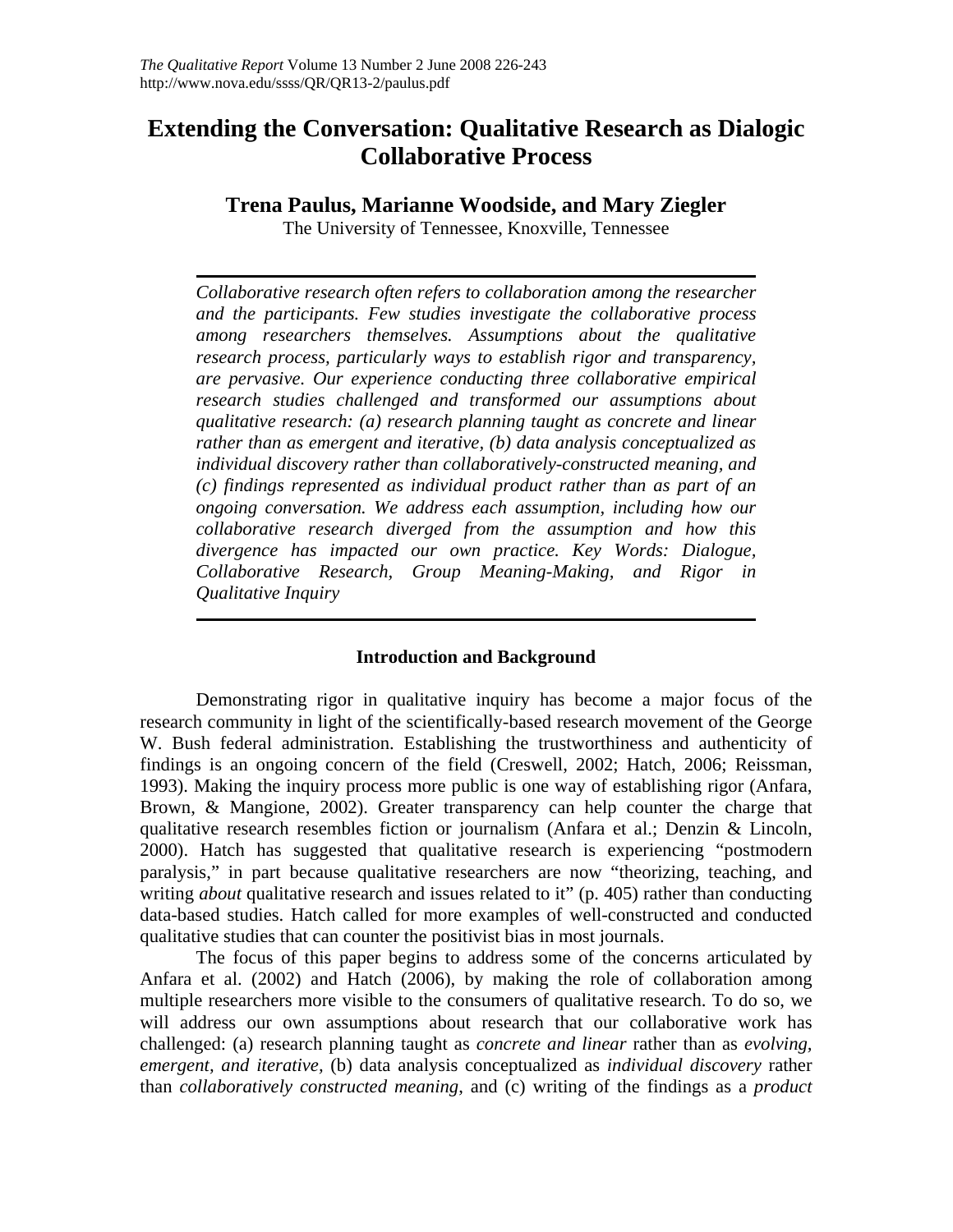*representing ideas created and owned by individuals* rather than as *one part of an ongoing conversation among scholars.* 

Our work together began in 2004 with our shared interest in investigating blended learning environments (those that use both online and face-to-face discussions) through qualitative methods including narrative analysis, discourse analysis, and phenomenology. We embarked on what would become a series of three studies investigating how one small group of graduate students talked together online as they shared their life stories in a course on human development. We consider our research to have begun the moment we had our first conversation about this online context. The ideas for this paper emanated from our ongoing collaboration over the past few years. After completing the three research studies we began to reflect on our collaborative process, realizing that while our published work includes methods sections, they have been truncated because of space limitations in journals (not an uncommon occurrence, cf. Anfara et al., 2004). Thus, our publications do not fully reflect the collaborative process we have engaged in. Since the focus of our inquiries has been on how individuals make meaning through online dialogue and how groups create stories, we noted the irony of excluding our own stories of how we have made meaning together as researchers.

In this paper we attempt to make transparent our own collaborative process and to show how this process challenged and ultimately transformed our assumptions about qualitative research. We articulate the collaborative process we followed in a way that lends rigor to the qualitative research endeavor and to model a way of being in dialogic collaboration that other researchers may find of value. Even though we organized our own publications in a traditional format, it did not seem to accurately reflect our actual process. Embedded in our process of collaboration was the emergence of new knowledge, questions, and understandings that expanded beyond the findings and the discussion. These insights caused us to re-examine our initial research questions, the theoretical framework, and even the method of data analysis. In the spirit of inquiry and our new experience of group meaning-making, we paid attention to these new insights and reframed our previous understandings.

Collaboration as a component of research, if it is addressed at all, is usually taken to mean something that occurs between the researcher and the participants (Bray, Lee, Smith, & Yorks, 2000; Gergen & Gergen, 2000; Goetz & LeCompte, 1984; Van Maanen, 1988). Few studies acknowledge or investigate the collaborative process among researchers themselves. Some that do, such as studies done by Rogers-Dillon (2005) and Bryan, Negretti, Christensen, and Stokes (2002), focus on the hierarchies of research teams and the power dynamics that result. Bennett and Kidwell (2001) examined collaborative research teams comprised of faculty to better understand *individual* effort toward the group's work. MacQueen, McLellan, Kay, and Milstein (1998) provide guidelines for systematic coding of qualitative data with teams, focusing on attaining intercoder agreement. These studies all differ markedly from our focus on how meaning is made through dialogue among researchers. Our focus is on what Hill, Knox, Thompson, Williams, Hess, and Ladany (2005) refer to as the "consensus process" in their Consensual Qualitative Research (CQR) model. They note that "despite the integral role of consensus in CQR, we know very little about what actually happened . . . In the one study to assess the consensus process . . . there was equitable discussion before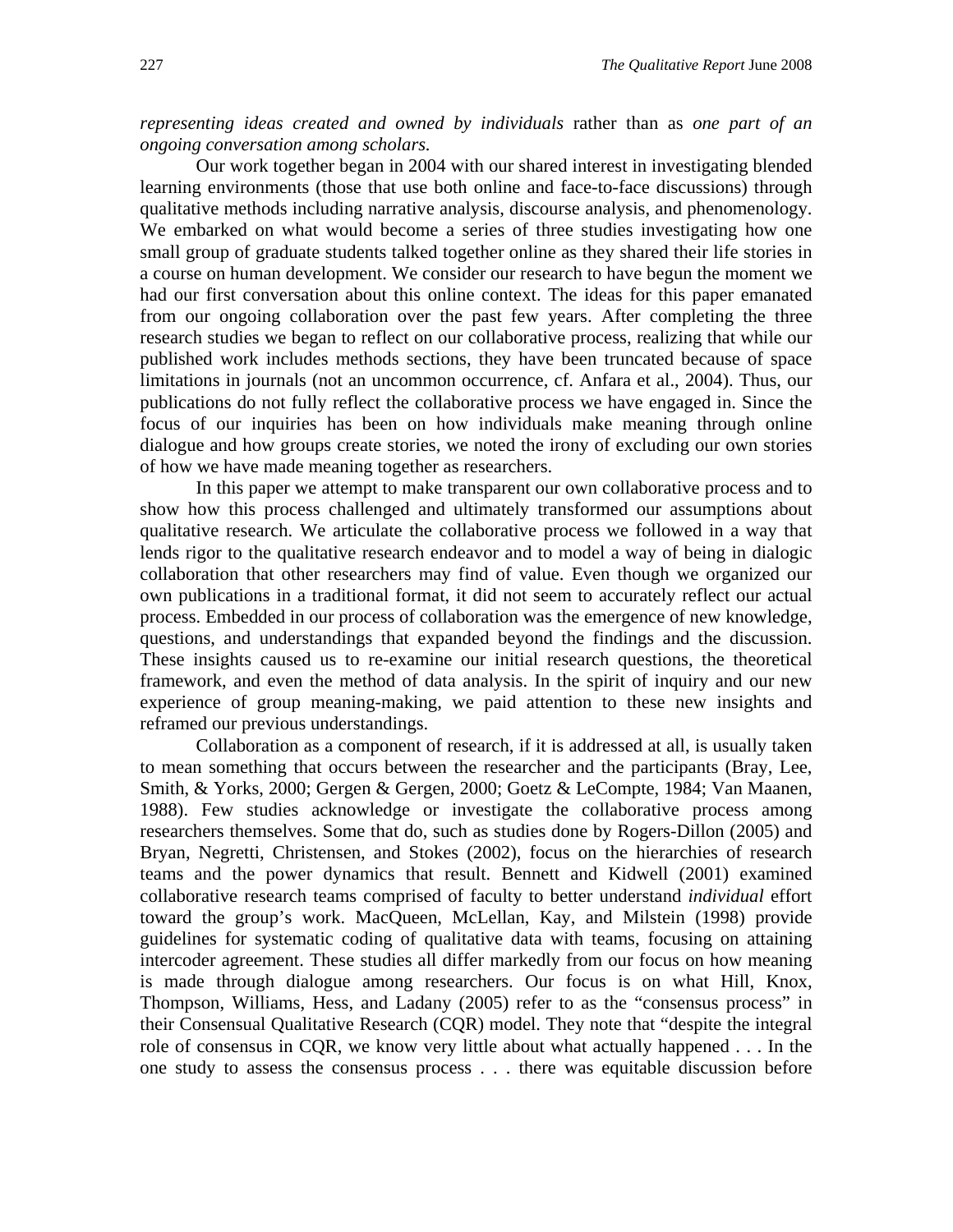reaching consensus." (p. 197) Our goal is to better understand what happens during that discussion.

#### **Our Histories as Researchers**

 Researcher reflexivity as a component of interpretive research is a cornerstone of the process. Thus, we begin by articulating our own histories, backgrounds, and perspectives. We each entered our collaborative process in different places and in different ways. We describe this in our own words.

#### **Trena Paulus**

I came into this research group while I was in a time of transition. In making a transition from graduate student to professor I struggled with how much of what I had formally learned about research methods applied to the actual practice of inquiry. During this same time I began teaching qualitative research courses and shifting from a focus on technology to a focus on collaborative learning and dialogue. This time of transition has contributed to the evolution of my understanding of what it means to generate new knowledge, to engage in research, and to "find" answers in the data.

#### **Marianne Woodside**

I began my study of research over thirty years ago when quantitative methods represented the way in which research was conducted. I remember my frustration when planning my dissertation work. I wanted to conduct a mixed methods study, something unheard of at the time. My breakthrough came when I read an anthropology text; learning about ethnography transformed my thinking about research, the questions that could be addressed, and the data that could be collected. Over the years I have worked collaboratively with colleagues, but the work among the three of us is significant for me because of our constant attention to epistemology and theoretical frameworks.

#### **Mary Ziegler**

My assumptions about qualitative research were shaped when I was in graduate school because I knew very little about research before then. Although qualitative research was encouraged in the department where I did my doctoral work, this type of research was still suspect as empirical methodology in the wider academic community (only a little more than a decade ago). Consequently, a major part of the methods section of my dissertation was defending the use of qualitative data and showing how to align the analysis process with quantitative methods. When our research group began its work, I was accustomed to data analysis as a process of coding and counting. I became aware of how limiting this approach was as we worked together with the open spirit of discovery.

Thus, we had a variety of prior experiences with qualitative research when we began working together. Each of us had conducted and published numerous studies, grounded in what we had formally learned and professionally practiced. We set out to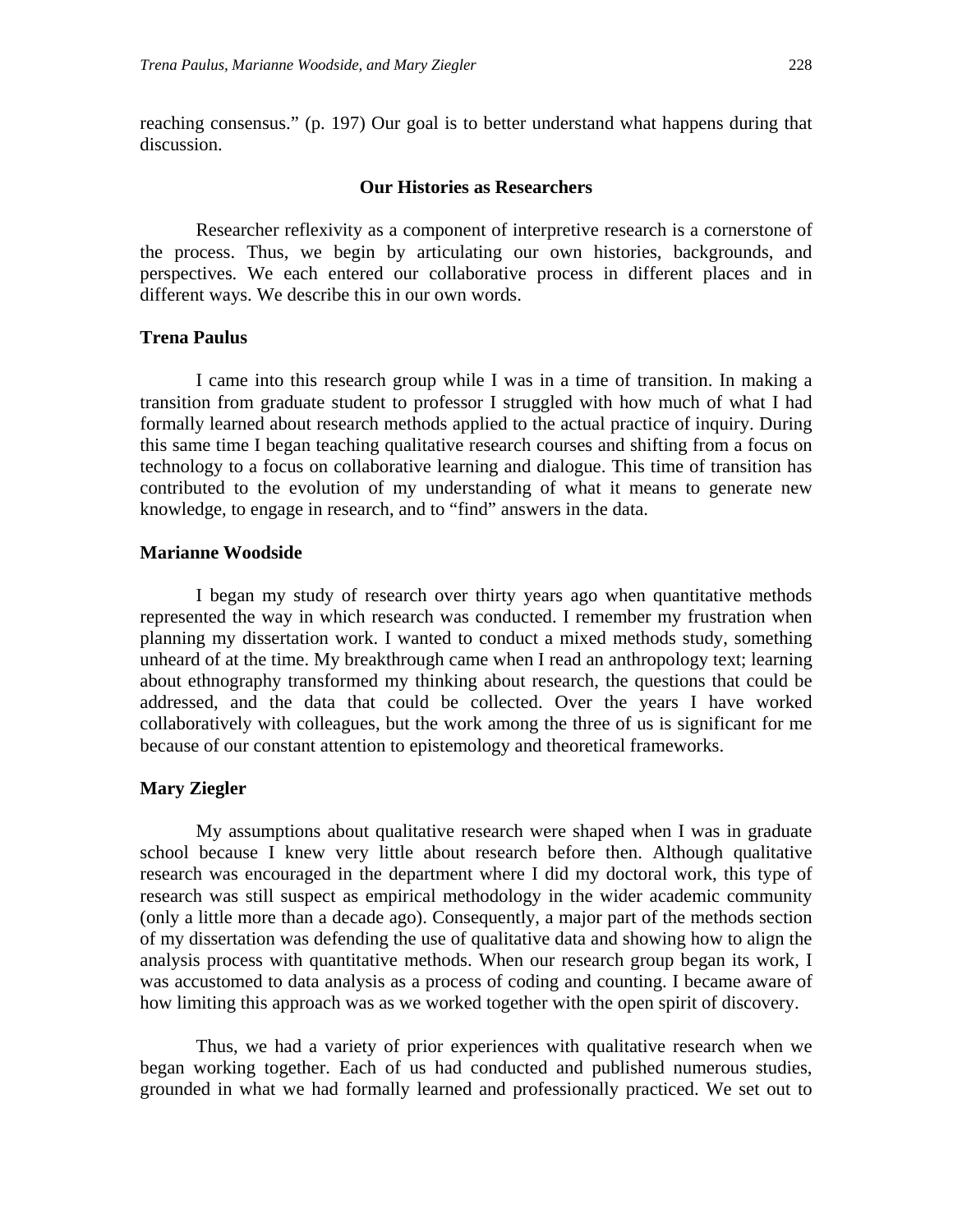work on one specific project with a solid research question in mind. Early in the research process we noted that the way we worked together differed markedly from our experiences in other collaborative research projects. As we experienced research as an organic, evolving process for the first time, we found ourselves challenging the assumptions which persist in how research is written about and taught. We next describe our collaborative, dialogic process and how it challenged our understanding of these assumptions. Figure 1 represents how we view this process.

#### **Our Collaborative Work**

Figure 1. *Dialogic collaborative process.*  **Dialogic Collaborative** 



Square - Writing<br>Circle - Talking

From the bottom up, Figure 1 represents the iterations of individual and group meaning-making. We typically began by generating individual meanings (IM), represented by the three squares. These meanings were usually in written form and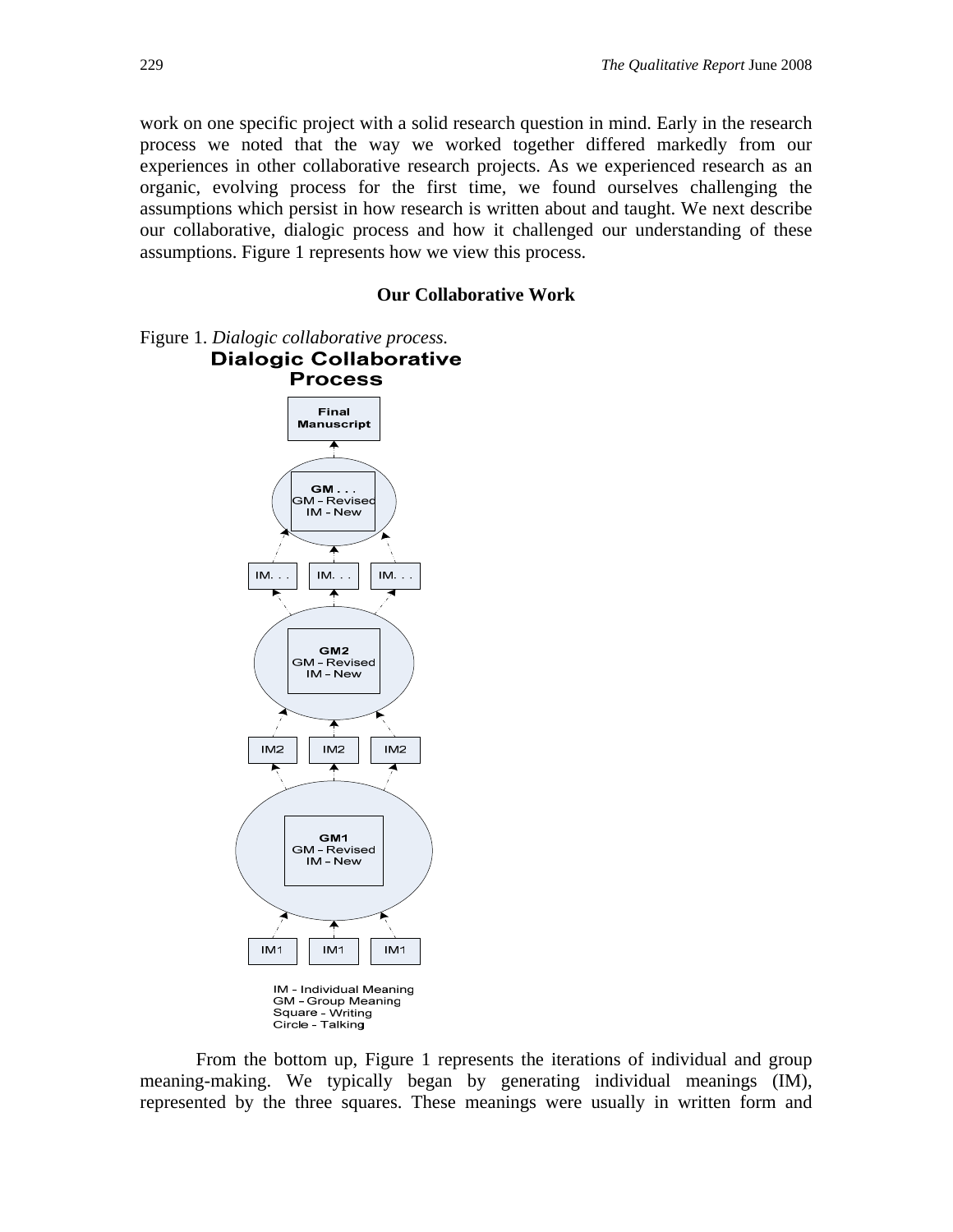brought into the circle of our group meetings, during which we engaged in dialogue. We created group meaning (GM) through our conversations, revising what had been written individually. Our individual meanings shifted through our collaborative dialogue. We left the meeting with new tasks and writing to be done, after which the cycle repeated itself. Eventually a manuscript emerged. We declared a manuscript "finished" more for logistical reasons than for intellectual ones, realizing that should we return to it again, more would change. Although the process was transparent to us as a group, journal space limited our making this process transparent to a wider audience.

The idea of "multiple authorship" in academe is operationalized in numerous ways: from dividing up and farming out responsibilities to each member of the group, with one individual charged with putting the pieces together, to following a leader who makes assignments and assumes a major responsibility for the project. The foundation of our collaborative process, in contrast, is based on the epistemological belief that knowledge is socially constructed (Gergen & Gergen, 2000; Stahl, 2003a, 2003b). We noted that in order to create new knowledge together, group meaning would have to be created through dialogue. Although we approached the work as professionals, we also approached it as learners. We believed that our collaboration had at its core a learning component.

Cranton (1996) describes this process as collaborative learning, where individuals interact to better understand themselves, each other, and their social world. In this type of group learning, meaning making is shared and the group collectively constructs new knowledge. This aspect of shared meaning is often neglected in the literature on transforming meaning systems (Belenky, Clinchy, Goldberger, & Tarule, 1986; Kegan, 1993; Mezirow, 1978, 1991). Although an individual's meaning system might have expanded or changed, the group constructs a common meaning system that is ongoing and related to collaborative group learning described by Cranton. Group knowledge is coconstructed and individual members become part of a discourse community (Bruffee, 1999), where knowledge is expanded beyond the teller/listener paradigm (Bavelas, Coates, & Johnson, 2000), new knowledge is created (Housley, 2000), and cultural norms are challenged or re-storied (Jones, 2004).

Kvale (1996) describes hermeneutic interpretation of text as understanding meaning within a cultural context. We have used variations on this process for each study we have conducted. The method is referred to as the hermeneutic circle, which means that "the meaning of the separate parts is determined by the global meaning of the text" (p. 47). The global meaning changes the meaning of the separate parts, then the separate parts challenge and revise the global meaning. This iteration continues until there is a deeper meaning and understanding of the text.

Attending to the construction of meaning at the individual/group nexus seems underrepresented in the literature on qualitative research. The interplay between the individual meaning and group meaning has received little attention despite increasing emphasis on social theories of learning and epistemologies such as social constructionism (Berger & Luckmann, 1966) in social science research. Illuminating this often unacknowledged bridge between individual and group meaning making has the potential to extend our understanding of meaning making, in this case, meaning making during the research process. As the three of us engaged in the process, we acknowledged that the foundation of our work reflected Cranton's (1996) notion of group construction of new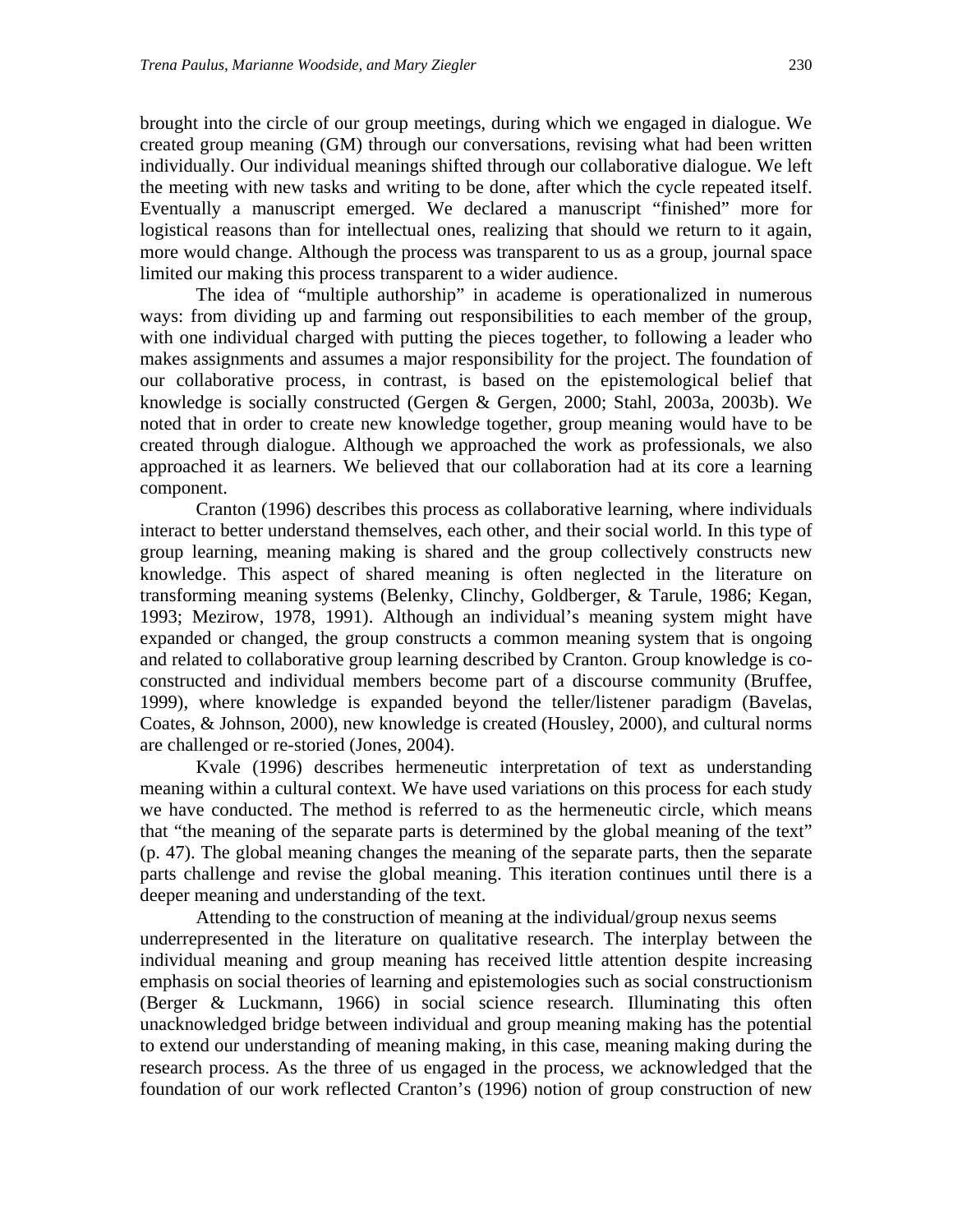knowledge. We were surprised to find that this new knowledge was not only about what was happening in the data, but of what constituted the research process itself. Research is, after all, about creating new knowledge. Through our collaborative experience, we have redefined what we understand to be research: a group process of active meaning-making through dialogue rather than a "discovery" of new knowledge,

#### **Challenging Assumptions about Research**

In an effort to make our research process more transparent, we have first described our background as researchers and presented the model of collaboration we use in our work. Next we outline our collaborative efforts.

Our first study (Ziegler, Paulus & Woodside, 2006a) began when Mary noticed that one of the small groups of students in her human development course were exchanging many more messages in the online component of the course more than the other groups were. We were interested in what was happening with that group; both what the participants were talking about as well as how they were talking to each other. Through hermeneutic analysis we arrived at a *climate of engagement* as the overarching theme capturing the essence of the participants' online interactions. This climate included engaging in the online environment, engaging in dialogue, engaging as a group, and engaging with the content. We also identified a specific dialogue pattern, which captured *how* the members of the small group talked with each other. This analysis raised new questions for us about how learning occurred in a group context.

Our second study (Ziegler, Paulus & Woodside 2006b) examined more closely the elements of this dialogue related to learning. We revisited the discussion transcripts from a different theoretical and analytical perspective to consider how this small group was learning through conversation. Using hermeneutic analysis combined with discourse analysis, we described four aspects of the group meaning-making process: noticing, reinterpreting, theorizing, and questioning assumptions. This analysis led to even more questions about how an individual's story transforms as it is shared with others in a narrative context.

Our third study (Paulus, Woodside & Ziegler, 2007) focused on the content of the course itself: life stories and human development. We used narrative analysis to examine the interplay between the individual and group stories being created by the participants in the online environment. Revisiting the transcripts yet again, we constructed a holistic perspective of what a group story looks like and how it is created through conversation.

We next go into more detail about the assumptions our collaborative work has challenged: (a) research planning taught as *concrete and linear* rather than as *evolving, emergent, and iterative,* (b) data analysis conceptualized as *individual discovery* rather than *collaboratively constructed meaning*, and (c) writing of the findings as a *product representing ideas created and owned by individuals* rather than as *one part of an ongoing conversation among scholars.* We start by explaining each of the research assumptions, give examples of how our own work diverged from the assumption, and then reflect on how this divergence has impacted our practice.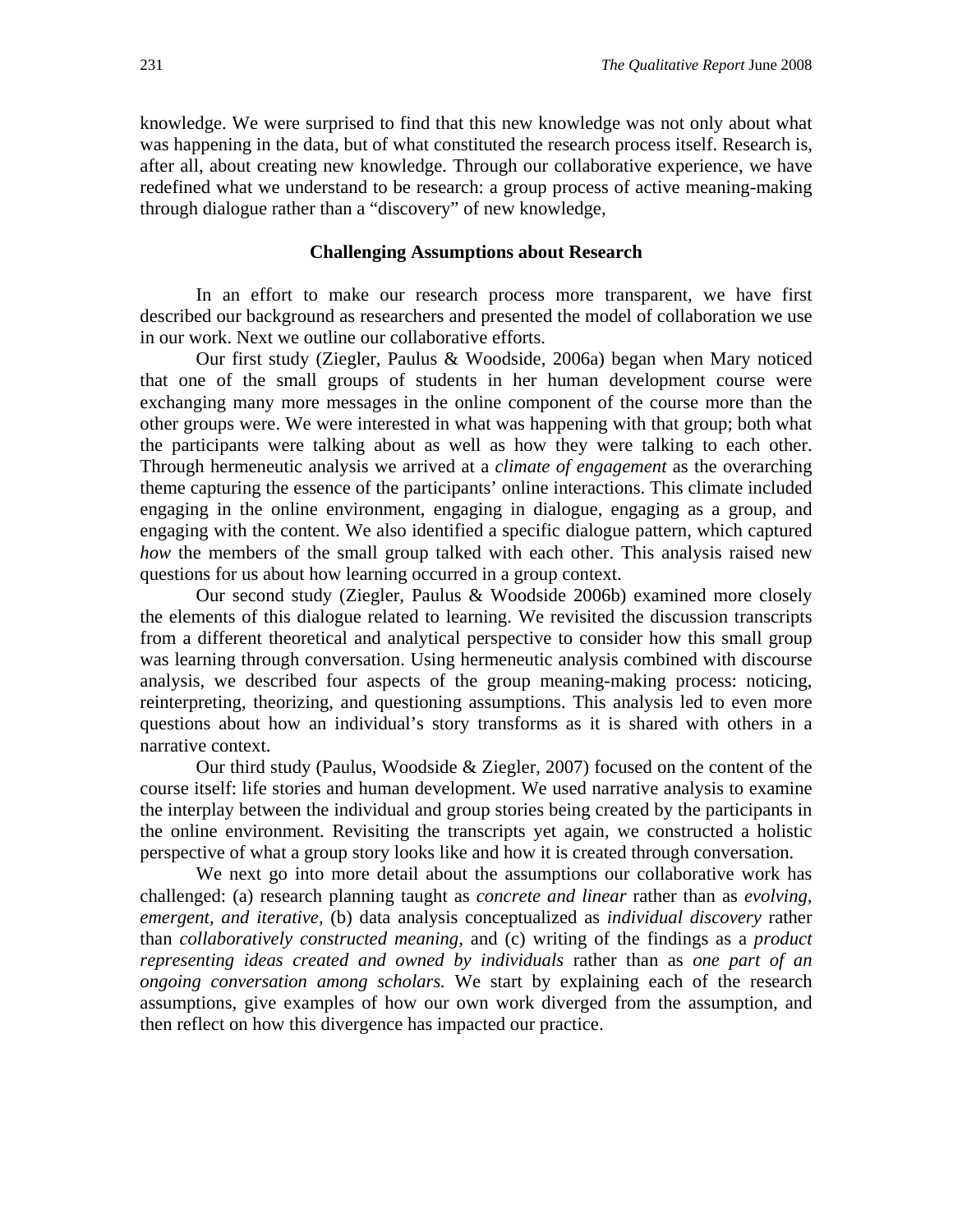#### **Research Planning: Linear or Emergent**

#### **Assumptions**

The research question is central to the research process. This question is to be grounded in a theoretical framework and followed by a plan for collecting data which will be analyzed for an answer. This proposed plan itself reflects the notion that research is a linear process (Creswell, 2002; Kvale, 1996; Patton, 1990). The underlying assumption is that a good plan with a solid question adds rigor and directs the process. Sound planning begins with identifying a gap in our knowledge which is often formulated as a problem. This is followed by a research question that will address the problem and the use of systematic procedures for collecting and analyzing data. Typically a plan (e.g., a dissertation proposal) is completed before the researcher enters the context where the research is to take place (Bogdan & Biklen, 2003; Creswell, 2002).

The plan helps novice researchers grasp the very complex process of understanding participants' worlds and lives. There is a fairly standard format for presenting the completed study to the research community: introduction; review of research; significance of the study and research questions; methods; findings; discussion; and implications for future research. The dissertation provides a framework from which to write about the research endeavor; but the pervasiveness of this linear structure also constructs the nature of the research effort (Berger & Luckmann, 1966).

#### **Our Own Work**

We did not begin with a specific plan for each of the three studies. Rather, our second study emerged as we completed our first study (analyzing the online dialogue of a small group of students). Late in the analysis phase of the first study, we had already generated a 40 page draft which described five aspects of dialogue. Four of the five aspects fit with our overarching theme of a *climate of engagement*. The fifth aspect, learning, emerged as an important part of the experience of the participants, but seemed to stand on its own and to warrant a more detailed analysis. We decided to set aside the aspect of learning for later. We returned to the literature to see if we could discover a rationale for doing so, and identified Gorsky and Caspi's (2005) categories of interpersonal dialogue; social dialogue and subject-matter oriented dialogue. We positioned the first study as examining the social dialogue and decided to focus the second study on the subject-matter oriented dialogue, in this case learning.

During our second study the research question and process also evolved over time. We initially developed themes related to *what* was happening in the online dialogue, a rich description of aspects of learning. As we concluded this analysis and began to write our findings, it became clear that *how* the group talked to each other was also important. We returned to the transcripts and noticed a specific dialogue pattern. We included this focus on *how* as an additional research question and used discourse analysis to provide a richer description of this process.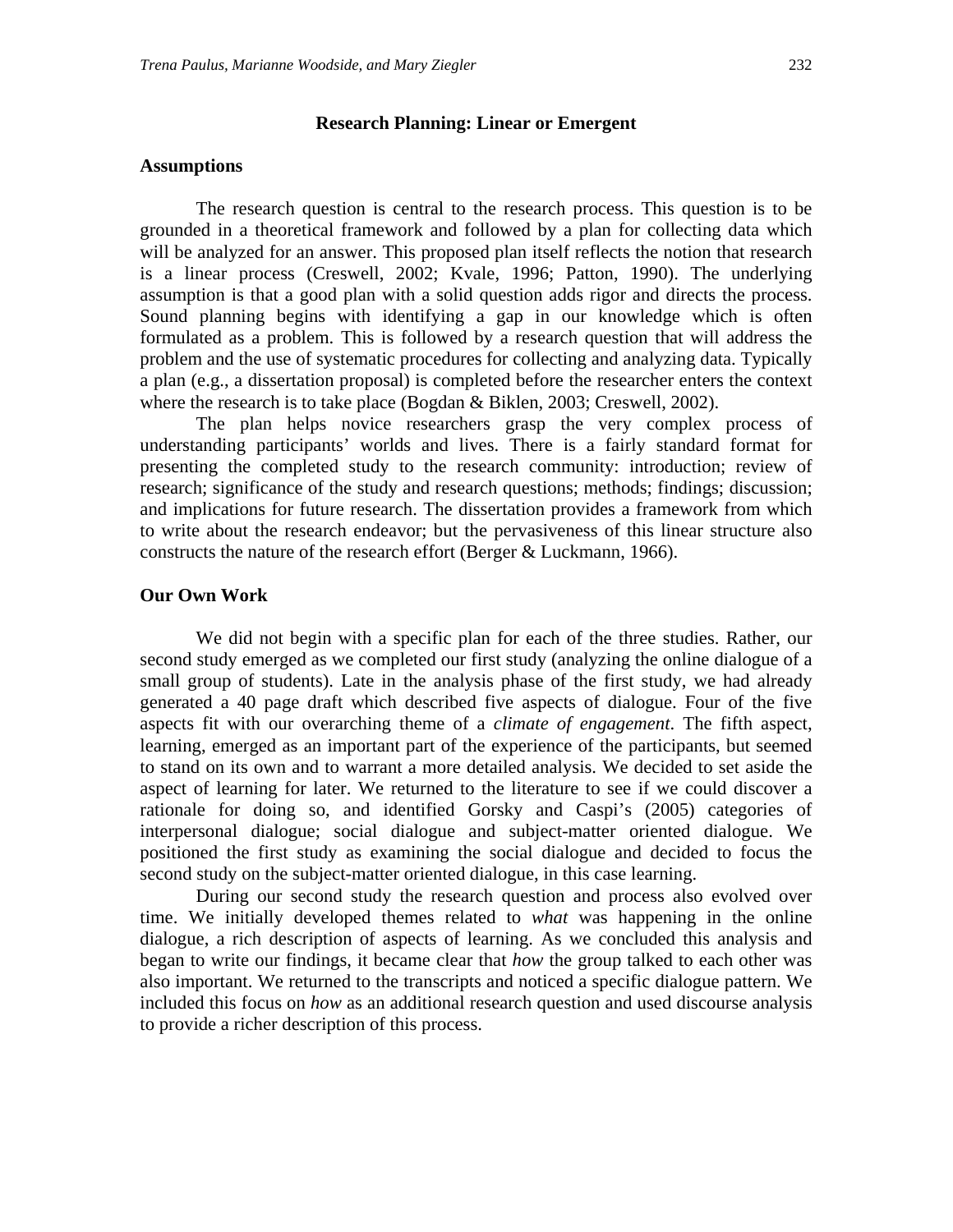#### **Reflections**

A major assumption about research is that the question drives the study. Students learning how to conduct research are asked, "What do you want to know?" and reassured that the rest of the research process naturally grows out of that choice of research question. However, our work together caused us to wonder how it is possible to "know what you want to know" before you enter the field and start exploring the environment you want to understand. In our experience, our inquiry began because there was a particular environment that was puzzling. The process was organic and emergent; when one element of the process changed (e.g., wondering how the learning occurred), everything else shifted as well. It made sense to conceptualize the research question as fluid, to reflect the dynamic relationship between the question and the data; as one evolved, the other evolved. The question might remain the same throughout the inquiry process, but there is no requirement for it to do so. If the overall process is viewed as heuristic, then the question is not separate from the analysis, but an integral part of the analysis. This realization changed the nature of the research process for us.

Thus our assumptions have evolved so that the research, planning and implementation process overlap. Each of us was trained in our graduate programs to revise our research proposals to become more and more precise. However, what we have realized in our collaborative work is that such a detailed plan may constrain the interpretive process and limit the findings. Although qualitative research is supposed to be emergent and holistic, in our early research experiences the plan was implemented within very narrow parameters, and the findings were in many ways preordained by the detailed plan. We were reminded of how different such systematic planning compares to the way ethnographers enter the field with an intention of being present and open to what the community members have to say (Atkinson, 2005; Goetz & LeCompte, 1984).

#### **The Data Analysis Process: Individual Discovery or Collaborative Meaning Making**

#### **Assumptions**

 As Guba and Lincoln (1981) point out, "scientific inquirers can specify all rules for data collection and analysis in advance of the inquiry" (p. 72). However, as we discussed in the previous section, the implication that the research can and should be planned in advance was not so straightforward as we conducted our studies. This led us to question further assumptions such as what constitutes "data," how much data is sufficient, and how often the same data set can be used for analysis.

The data sources typically used in qualitative research are well established (e.g., interviews, observation, and document analysis). According to Patton (1990), "data generated by qualitative methods are voluminous" (p. 379). Voluminous data are thought to lend credibility and rigor to a qualitative study because they can provide more evidence for a particular finding. In addition to voluminous data, multiple sources are said to add credibility to the research design because they reduce source bias. Although theorists eschew using methods in qualitative research that mirror those used in quantitative research (Denzin & Lincoln, 2000), in practice many researchers continue to use these methods because they address the prevailing criticism that qualitative research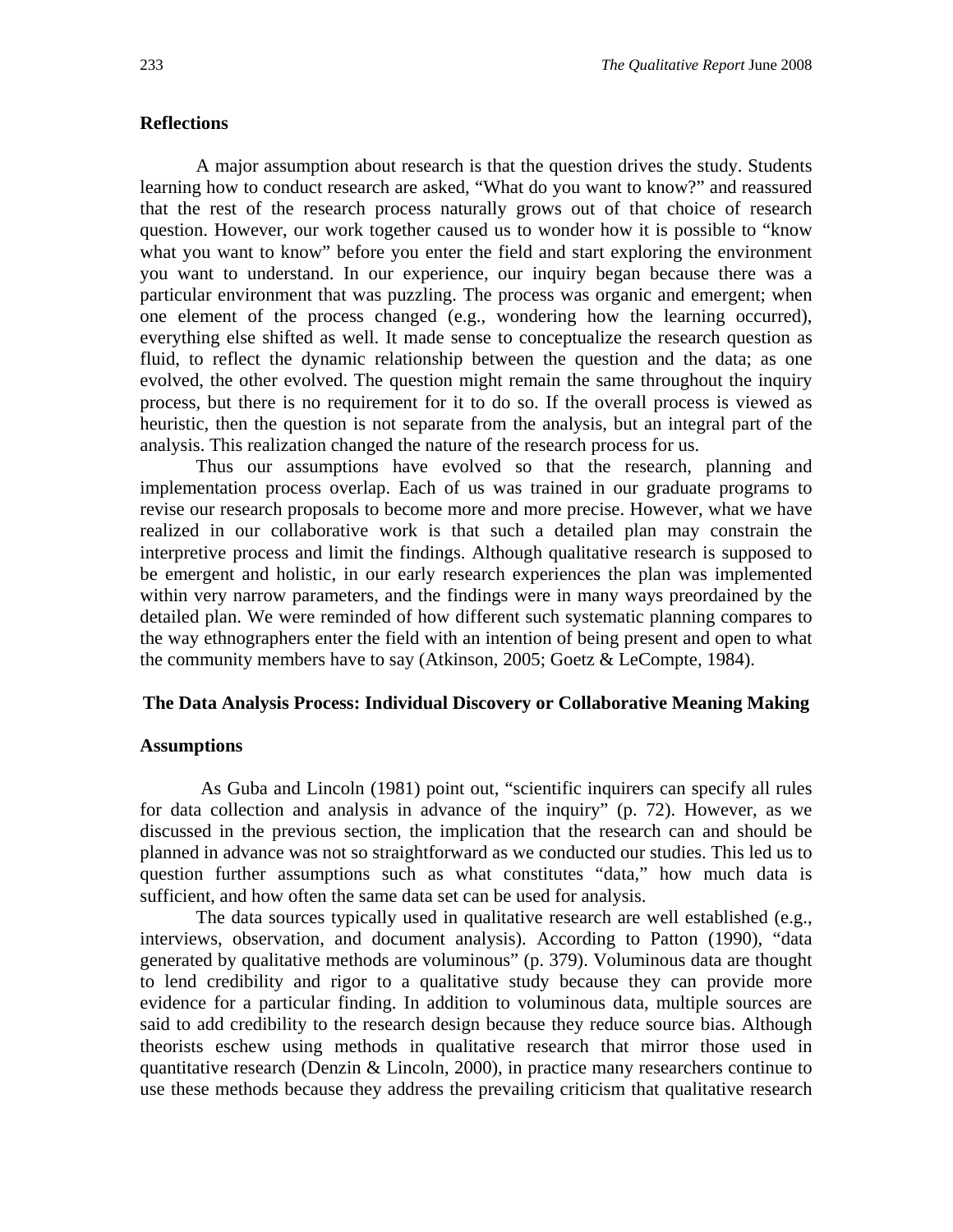is not empirical, or less empirical, than research based on quantitative data (see for example, Marques & McCall, 2005). Like other researchers, we had each used methods such as saturation, triangulation, and interrater reliability to add rigor to the analysis, and therefore strengthen the validity of our findings. Our work together not only challenged our assumptions about these methods, but also suggested that collaborative research *itself* may be a method for enhancing rigor.

Saturation, commonly used in grounded theory, implies that data will be continuously collected until no new themes are identified (Strauss & Corbin, 1998). This assumes that new data sources will be continually available until the researcher no longer needs them. When approaching our first study, we questioned whether existing transcripts of the online dialogue of four women could be a valid basis for inquiry, since it transpired over a brief three-week period. We questioned whether the data were sufficiently voluminous. We decided to proceed because it was a rare opportunity to examine what appeared to be an in-depth, meaningful online conversation that was not facilitated by an instructor or researcher. Making this decision meant that we would not have the opportunity to collect more data from this group of participants.

Another outcome of our decision to work with this particular data set is that we could not triangulate evidence from different sources in order to increase confidence in the credibility of the results (Denzin & Lincoln, 2000; Lincoln & Guba, 1985; Patton, 1990). Triangulation, a term taken from land surveying, is intended as an alternative to the term validation, commonly used in quantitative methods (Jick, 1983). We challenged the necessity of multiple data sources because we were concerned that these would lead us to look for commonalities among sources, rather than focus on understanding what was happening with the online dialogue itself. Our process mirrored Richardson's (1997) metaphor of *crystallization* rather than triangulation. Crystallization depends on one's viewing angle and "provides us with a deepened, complex, thoroughly partial, understanding of the topic" (p. 522). Our viewing angles changed as we read and reread the transcripts and prior interpretations to look for essential nuances that would be lost in voluminous quantities or multiple sources of data. This crystallization occurred as we continually shifted from individual to group interpretations during our collaborative process.

 Inter-rater reliability is one method to ensure that themes or codes are consistent. Marques and McCall (2005) argue that interrater reliability provides a valuable verification tool that not only establishes coherence of qualitative data, but provides a "major solidification" (p. 458) of the most significant themes in a study. In our collaborative process, each of us worked independently with the data which allowed for multiple viewpoints, but then we took all of those viewpoints and made sense of them as a whole. Instead of the traditional interrater reliability that uses a selection of text to test thematic consistency by counting the number of *rater* agreements (Marques & McCall, 2005), we tested each theme through a dialogic process of understanding the meaning of the text and moving from a surface understanding of the meaning through layers of possibilities. We constantly checked our interpretation against the text, the context, prior interpretations, and each other's interpretations.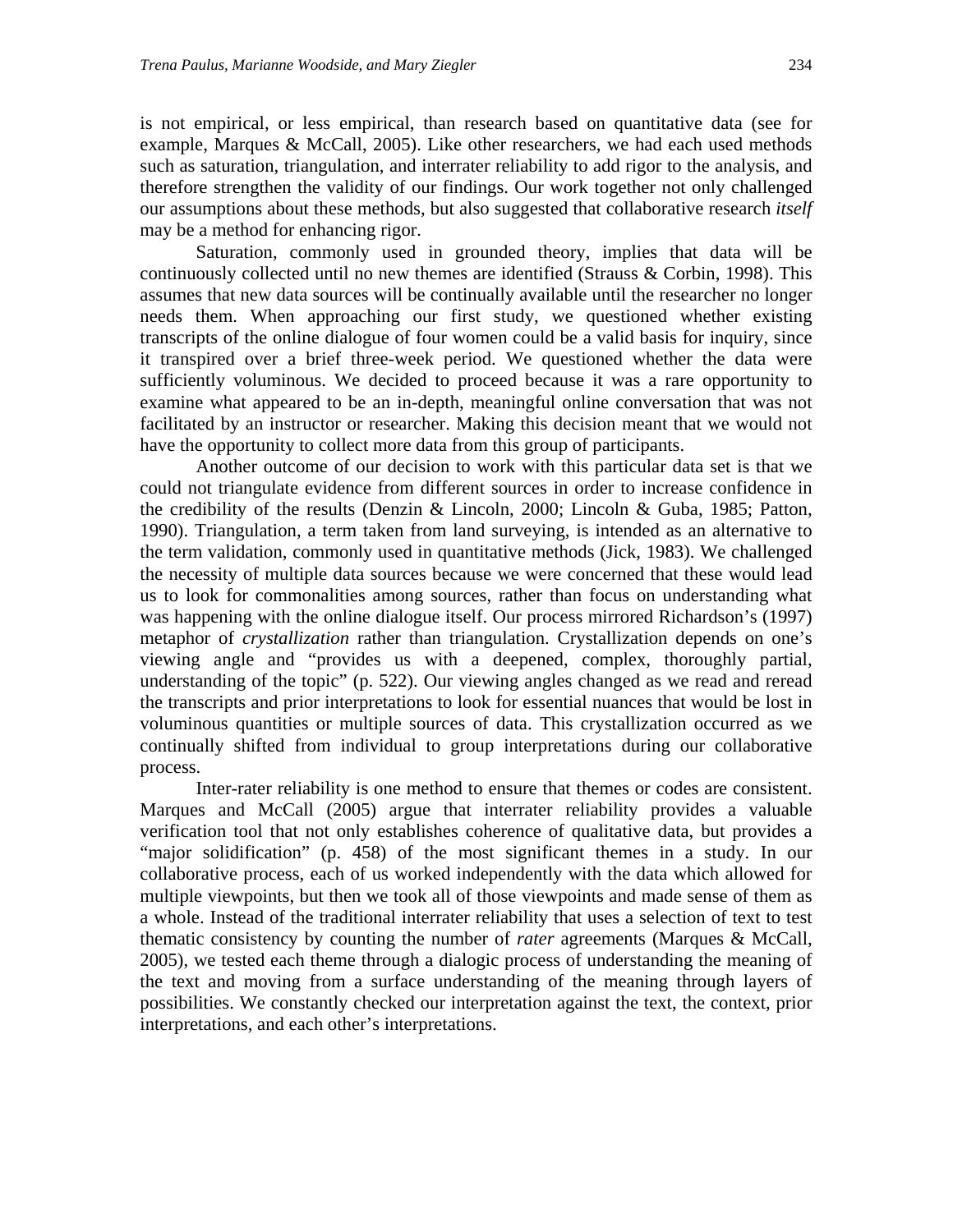#### **Our Own Work**

This circular process, or hermeneutic reconstruction, was at the heart of our qualitative work (Schwandt, 2000) and was not only a tool for enhancing rigor, but a way of being a researcher that none of us had experienced before. Only as we were completing the first study did we realize that this single data set raised multiple new questions, suggested different theoretical frameworks, and led to new analyses that took us deeper into the heuristic process. In order to authentically pursue the new questions raised by the data, we had to challenge our deeply held assumption that revisiting the same data could be judged by our peers as duplicating prior effort (often referred to as "double-dipping"). Pursuing the compelling new questions and our commitment to the heuristic process outweighed prior assumptions about the number of times a data set can be used. We moved seamlessly from one study to the next.

One example of our use of the hermeneutic circle comes from our third study. We realized that we had been so focused on what was occurring in the online dialogue and how it occurred that we did not consider how individual meaning (each person's life story that they had written prior to the online dialogue) had been transformed into shared meaning. Thus, our emerging research question became centered on how individual meaning became group meaning. Since describing one's life has an element of story, we decided to look at the transcripts from a narrative perspective. Our first assignment was to independently read the four life stories and look for themes within and across the stories. Our goal was to give the participants a stronger voice in this study than in the previous two. At the same time, we were exploring the literature on narrative and its components.

 The individual life stories had common themes, and some of these themes paralleled the literature. We rewrote each of the life stories by reorganizing them according to themes and then read these interpretations numerous times to better understand the whole. In the reading, we realized that the focus on individual meaning did not, as we had hoped, lead us to better understand how the individual meaning became group meaning. Even though we had generated pages of text, worked for weeks and rewritten numerous drafts of the life stories, we decided to condense what we had written about each of the participants into a short paragraph that introduced the individual and put her key life events in a context that we could use as a starting point for the next phase of the analysis.

 Although the work we did with the individual stories does not appear in our final paper, it was an essential step in understanding how we went about making sense of the connection between individual and group story. Without going through this process, we might not have had the clarity we did about how to proceed. By getting caught up in giving life to the participants' voices, we moved much more deeply into the heart of narrative and its role in constructing group meaning.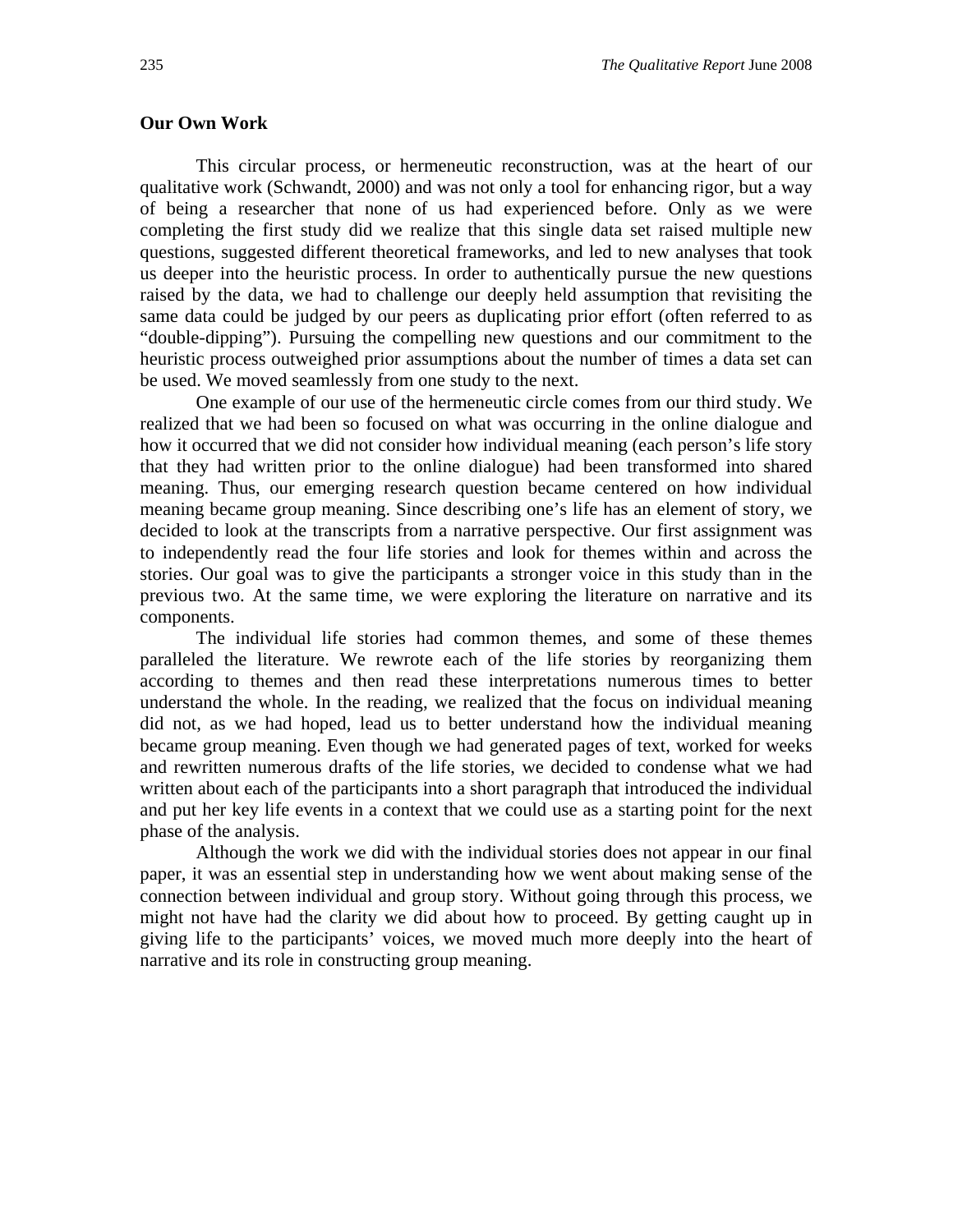#### **Reflections**

 Qualitative researchers take an interpretivist approach to their work, yet get caught up in demands for rigor by using techniques that have evolved from a positivist approach to understanding the world. As Atkinson, Coffey, and Delamont (2001) explain,

In our view, qualitative research is not enhanced by poor imitations of other research styles and traditions. Analytic procedures which appear rooted in standardized, often mechanistic procedures are no substitute for genuinely "grounded" engagement with the data throughout the whole of the research process. (p. 15)

We found that some methods of verification, such as interrater reliability, may in fact limit one's findings to those that are ostensibly similar across multiple, independent observers working with small data sets. This has the potential to obscure the complexity that exists when working, both independently and together, through an iterative analysis process with all of the data. So instead of adding rigor, these methods can potentially reduce the complexity that is essential to the human experience.

 Making the collaborative process among researchers transparent has great potential for adding rigor to qualitative data analysis. Yet, when Lincoln and Guba (1985) identified the limitations of the terms validity and reliability, and suggested the term trustworthiness instead, the strategies they described (credibility, dependability, confirmability, and transferability of findings) did not include collaboration as one way to add trustworthiness to the research process (Guba & Lincoln, 1981; Guba & Lincoln, 1982). Through collaboration, procedures are likely to be transparent to the group and can, therefore, be made public. Data analysis benefits from an iterative, dialogic, and collaborative process because thinking is made explicit in a way that is difficult to replicate as a single researcher. The role of collaboration is rarely discussed in the field; rather, data analysis is assumed, at the core, to be an individual interpretation that requires the use of verification methods to substantiate the findings.

#### **Writing up the Findings: Individual Ownership of Ideas or Ongoing Conversation**

#### **Assumptions**

Along with the research process and analysis of the data, writing up and publishing the findings are also laden with assumptions that our own collaborative process has challenged. Conducting a research study is, in essence, making a truth claim. Who owns this truth? Does a published study claim, in essence, a definitive "truth"? Or can it be reconceptualized as one utterance in an ongoing professional dialogue?

This focus on ownership of ideas starts early in one's academic career. Students are warned as early as middle school of the academic death sentence; being accused of plagiarism. Students struggle, as do we, with what constitutes ownership of an idea, since all ideas build on prior knowledge. How to determine an original idea from one that was encountered in a conversation with someone else, either in print or in person, is a difficult task.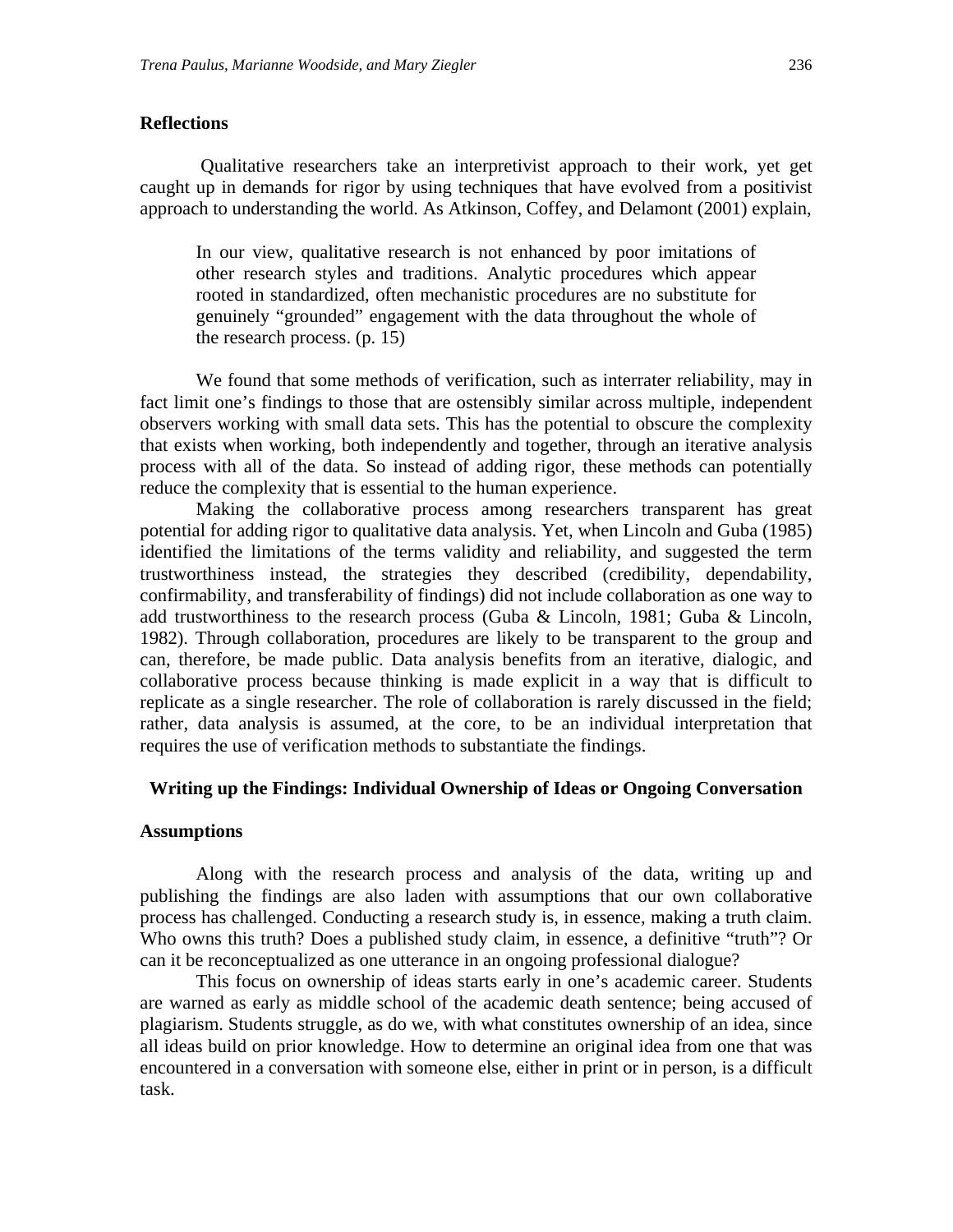The dissertation process itself has historically been taken as a measure of a new scholar's ability to conduct independent research. In the social sciences and humanities, little support may be given to the student other than to approve steps along the way. The oral examination requires the individual student to publicly account for what she or he has discovered and presented, with faculty asking difficult questions to see whether students can successfully "defend" their ideas. Once the degree is granted, one's academic career is launched through the tenure process, with its emphasis on establishing an independent research agenda and demonstrating scholarly ability. Sole authorship articles are often privileged over collaborative work. When there are multiple authors, order of authorship implies significance of contribution. Collaborative contributions to knowledge remain less valued than individual contributions, so much so that there is no structure in the publication of research to denote equal and collaborative contributions of multiple authors.

Studies are traditionally presented and conceived as if done by a "lone researcher;" an individual analyzing data in a laboratory environment and making objective discoveries. "Most qualitative methodologies are deeply infused with individualistic conceptions and ideologies" (Gergen & Gergen, 2000, p. 1041). At best, research may be done cooperatively, with multiple researchers engaged in the process, but as an efficiency measure rather than generative one. Research tasks may be divided up and allocated to individuals to complete, but eventually they are brought back to the primary investigator whose task it is to make sense of it all. Language such as "first author" and "principal investigator" is pervasive and reinforces the assumption that one person is responsible for or has directed the research. In many cases this may accurately reflect the process, but we found this metaphor limiting in seeking to describe our own work.

The Publication Manual of the American Psychological Association (APA) is used to guide much research in our fields of education and human services. The APA addresses issues of plagiarism and publication credit in section 8.11 and 8.12 of its *Ethical Principles of Psychologists and Code of Conduct* (2003).

8.11 Plagiarism: Psychologists do not present portions of another's work or data as their own, even if the other work or data source is cited occasionally.

8.12 Publication Credit: (a) Psychologists take responsibility and credit, including authorship credit, only for work they have actually performed or to which they have substantially contributed. (b) Principal authorship and other publication credits accurately reflect the relative scientific or professional contributions of the individuals involved, regardless of their relative status. Mere possession of an institutional position, such as department chair, does not justify authorship credit. Minor contributions to the research or to the writing for publications are acknowledged appropriately, such as in footnotes or in an introductory statement.

The idea that authors could have contributed equally to a publication is considered a "special agreement," and is to be mentioned in the author note: "You may also explain any special agreements concerning authorship, such as if you and your colleagues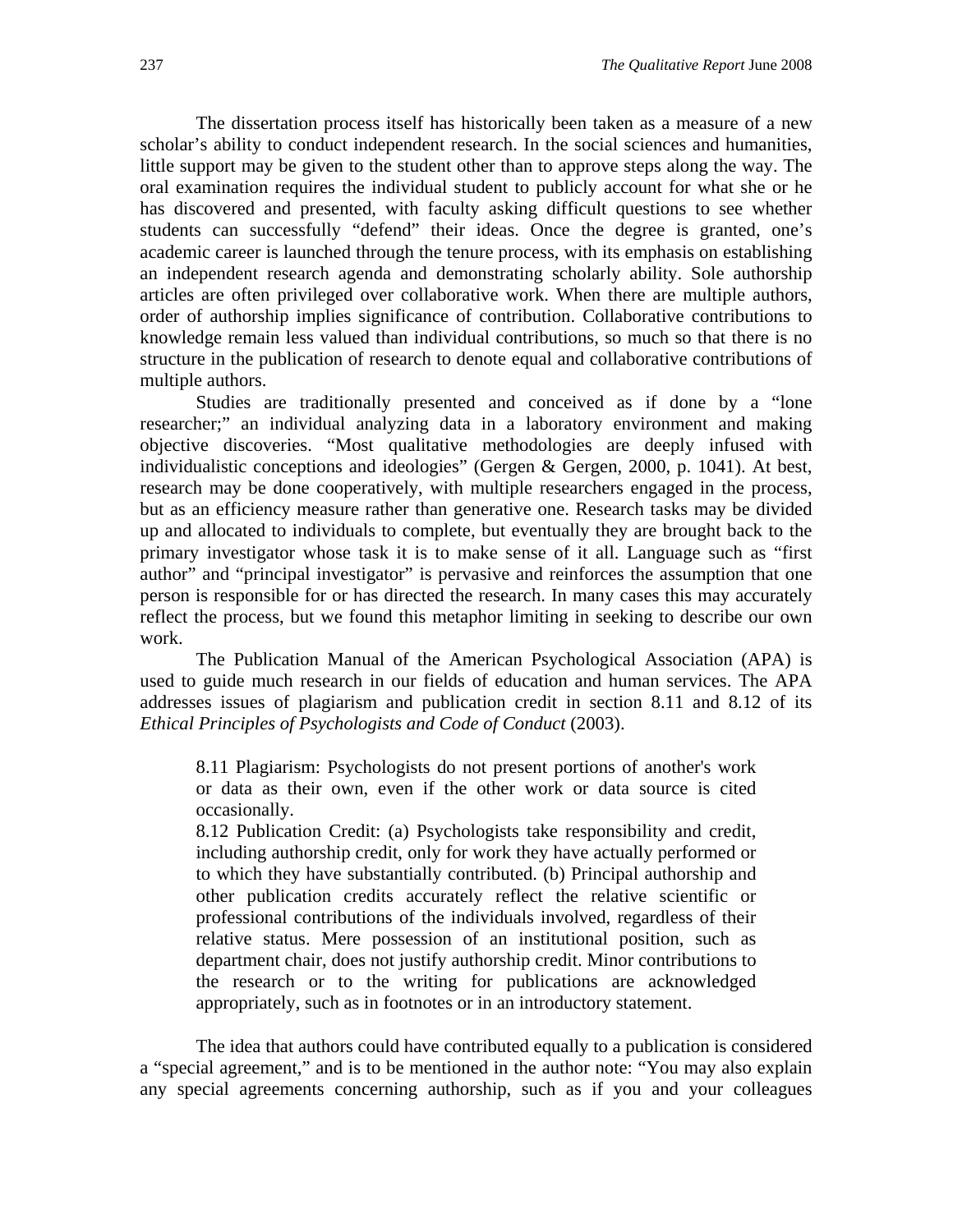contributed equally to the study" (American Psychological Association, 2001, p. 204). Bryan et al. (2002) describe issues of authorship and publication as primary obstacles to their collaborative research team, finding no way to allocate equal authorship credit to individual team members. As Rogers-Dillon (2005) puts it, "the system of grants, tenure, copyright, and Internal Review Boards (IRBs), at least in the USA, make such collaborations difficult if not impossible" (p. 449).

#### **Our Own Work**

 Our collaborative work goes beyond coordinating individual efforts or dividing up tasks and submitting these to the group. We meet regularly, generally every other week for two hours, to generate understandings through conversation. Between meetings we encounter new ideas which may be relevant and work individually on portions of the paper. These ideas and written work are then brought to the group, exchanged, and revised many times until we no longer can say who initially wrote the various segments. As outlined in Figure 1, the iterative process moves from the whole group to each individual, back to the group to individual as long as is needed, through cycles of writing and conversation. Over time these cycles decrease in duration.

We participate in both face-to-face and email conversations, write numerous drafts, and are constantly thinking about the meaning being created together. Very often our discussions do not begin where we left off, but rather begin as if we never had the last discussion. We often must traverse familiar territory until we re-establish common ground. There have been times that this reworking has taken us in a different direction, much to our surprise and, at times, our chagrin. The process has no natural conclusion, rather it is bounded only by the practical need to bring closure to a particular phase by completing a paper and publishing it in a journal. By the end of one paper we are generally well into the next one. As we read more, we have more to say ourselves, and so it goes. What is essential is that we always to remain open to divergence and convergence; flexibility and fluidity were our guides.

#### **Reflections**

In contrast to the "lone researcher" or "primary investigator" metaphor, any individual thoughts (written, spoken, or otherwise) can be seen as iterations of past conversations being re-lived in current conversations (Bakhtin, 1986; Vygotsky, 1962). Rather than viewing writing as a representation of individual thought, we see it as participation in an ongoing conversation, among ourselves and with others in our disciplines. The two processes are intertwined and communicative; flip sides of the same coin. Our focus is on creating group meaning rather than coming to an agreement on how to synthesize individual contributions to a pre-defined project. This has caused us to struggle with order of authorship and how to quantify our individual contributions to what was a collaborative endeavor in the truest sense of the word. Our approach has been to alternate authorship position and/or include an author note that contributions were equal. This note is not always acknowledged, however, by those responsible for reviewing our annual materials in consideration for merit, tenure or promotion.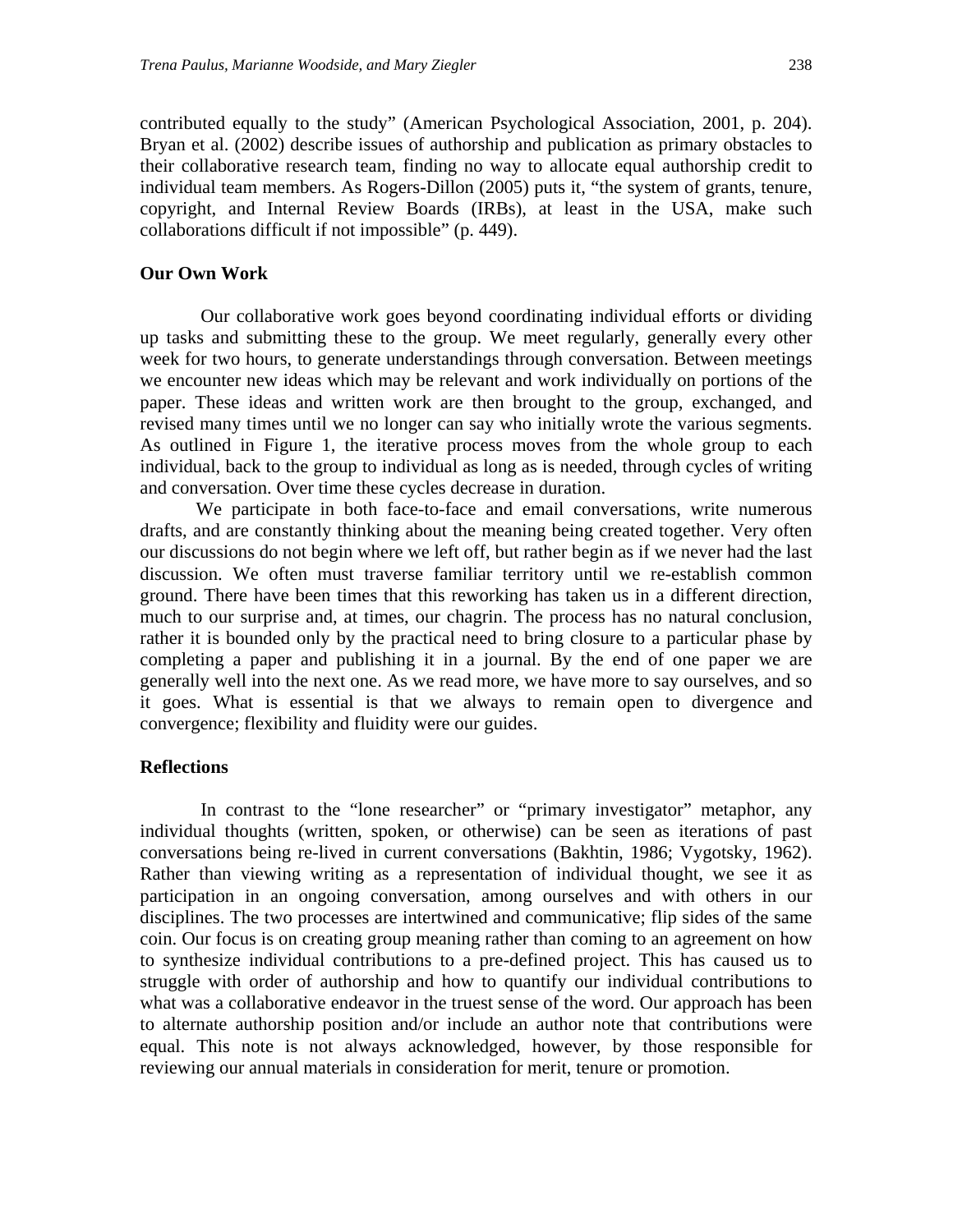Although our work together has challenged fundamental assumptions about research, we believe that the hermeneutic process has made our work more rigorous than if we had used the methods we had been accustomed to using as individual researchers. These challenges have risen organically from our work as it has progressed over the years.

#### **Conclusion**

Assumptions about research are pervasive, and the need for qualitative research to compete with or position itself in relation to the positivist paradigm remains implicit and all too often unacknowledged. Collaborative research, as we have experienced it, addresses the concern that qualitative research methods need to be more transparent and public. The transparency begins with the researchers themselves, because they first must make the process visible to themselves through dialogue and writing. Through our collaborative process we have demonstrated how dialogue and writing blend to become inseparable parts of a transparent meaning-making process.

Rather than representing static beliefs, arguments or conclusions literally *owned* by an individual, we now experience writing as primarily communicative and part of the ongoing conversation of scholars. Writing extends the conversations we began in person. Our commitment is to the generation of new ideas and new understandings, rather than advocating for our individual ideas and understandings as the "right idea" to pursue. The space within which we worked has had to be fluid, tolerant of uncertainty and ambiguity, and open to change.

From her study of long-term collaborators in higher education, Creamer (2004) found that partners described themselves as one of three types: "like-minded" (likelihood of differences of opinions was low), "triangulators" (likelihood of difference of opinion existed about non significant issues), and "multiplists" (likelihood of difference of opinion was expected). Each type described a different way of working together. The focus, though, remained with the individual, rather than the collaborative group. In our view of collaborative research, one's individual opinion is beside the point. What matters is the evolving nature of the process, the messiness of the data, and the ongoing conversation open to idea generation through dialogue.

Janesick (2000) confronts assumptions of qualitative research through the metaphor of the dance. While she intends her intriguing metaphor to transform the components of a research study, she does not extend the metaphor to include how the dance among the researchers during the inquiry process is uniquely appropriate to the interpretivist paradigm. In our research, meaning did not emerge fully developed, rather it started as a single dance step by an individual, with another individual adding a step, and then a new two-step was born. This new step was repeated and became stronger. Then a few weeks passed and we would forget the details of the dance so we would reconstruct them, knowing they were new and fragile. As in a dance, someone would take the lead for a moment to practice the new steps, then hand the lead off to another. Leading did not mean directing the dance, it meant remembering the steps of the dance that had been constructed and assuring that the structure held so new steps could be added. When the dancer stumbled, the steps disintegrated for a while, but then were reconnected in deeper and stronger ways so the movement could continue.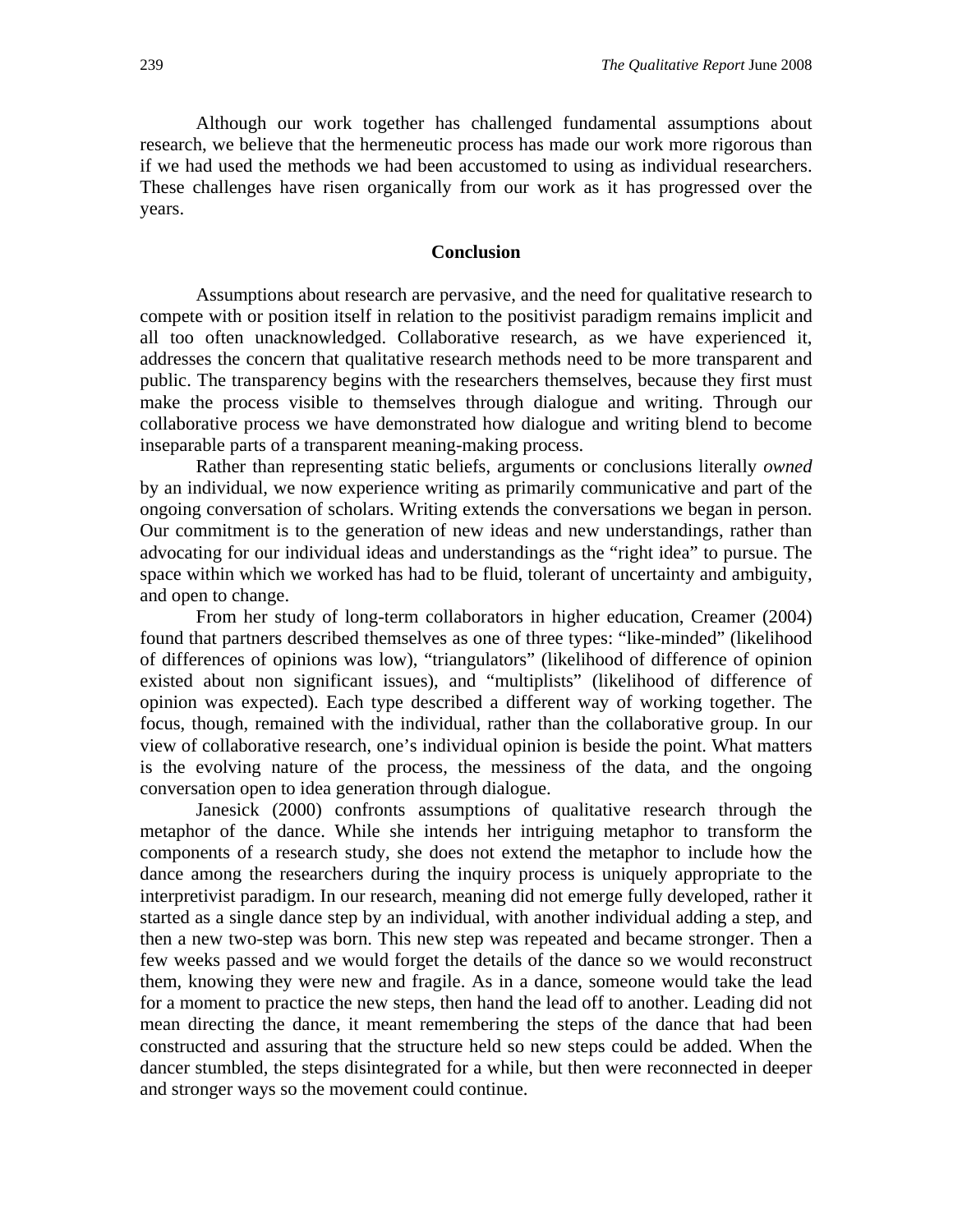The dance metaphor brings the dialogic collaborative process visibly into the analysis. In our collaborative research, we recognized that each of us authentically voiced different views, approached tasks in different ways, and came from various ideological perspectives. These differences added multiple perspectives when co-constructing the meaning of a text and provided a richer, more flexible approach to rigor than strategies such as saturation, triangulation, or interrater reliability. This type of collaboration required each person to be themselves and also be willing to suspend a cherished idea or perspective for the larger, often different picture, yet to emerge. Although we approached the work as individuals, the process led to socially constructed meaning that transcended what we as individuals might have constructed on our own. Although each of us contributed our individual ideas to the inquiries we conducted, we could not have predicted at the outset of each meeting where a spoken word would go, or how a written sentence would be interpreted, shaped, and woven into the collaborative meaning. As we engaged in this process, we encountered new questions, some of which led to new explorations of the same data or a complete revision of our plan. We hope to continue the conversation about an alternative view of inquiry that is based on a dialogic, collaborative process of meaning making that fosters a research process that is more transparent, public, and available for ongoing scrutiny.

#### **References**

- American Psychological Association. (2001). *Publication manual of the American Psychological Association* (5th ed.). Washington, DC: American Psychological Association.
- American Psychological Association. (2003). *Ethical principles of psychologists and code of conduct.* Retrieved from http://www.apa.org/ethics/code2002.html#8\_12
- Anfara, V. A., Brown, K. M., & Mangione, T. L. (2002). Qualitative analysis on stage: Making the research process more public. *Educational Researcher, 31*(7), 28-38.
- Atkinson, P. (2005). Qualitative research—Unity and diversity. *Forum: Qualitative Social Research, 6*(3), Article 26. Retrieved from http://www.qualitativeresearch.net/fqs-texte/3-05/05-3-26-e.htm
- Atkinson, P., Coffey, A., & Delamont, S. (2001). A debate about our canon. *Qualitative Research, 1*(1), 5-21.
- Bakhtin, M. (1986). *Speech genres & other late essays.* Austin: University of Texas Press.
- Bavelas, J. B., Coates, L., & Johnson, T. (2000). Listeners as co-narrators*. Journal of Personality and Social Psychology, 79*(6), 941-952.
- Belenky, M., Clinchy, B., Goldberger, N., & Tarule, J. (1986). *Women's ways of knowing*. New York: Basic Books.
- Bennett, N., & Kidwell, R. E. (2001). The provision of effort in self-designing work groups: The case of collaborative research. *Small Group Research, 32*(6), 727- 744.
- Berger, P., & Luckmann, T. (1966). *The social construction of reality.* New York: Anchor Books.
- Bogdan, R. C., & Biklen, S. K. (2003). *Qualitative research for education: An introduction to theories and methods* (4th ed.). New York: Pearson Education.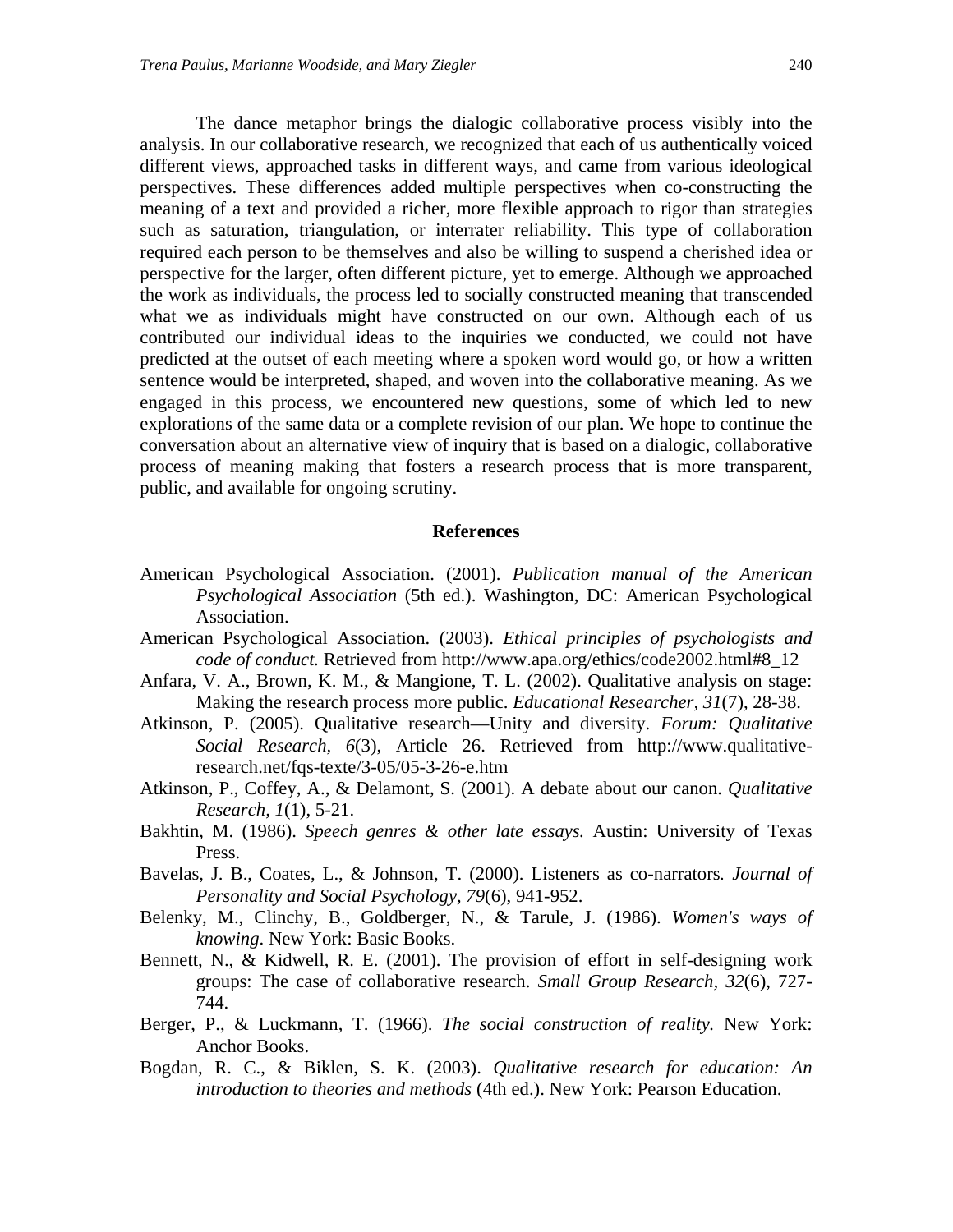- Bray, J. N., Lee, J., Smith, L., & Yorks, L. (2000). *Collaborative inquiry in practice: Action, reflection, and meaning-making.* Thousand Oaks, CA: Sage.
- Bruffee, K. A. (1999). *Collaborative learning: Higher education, interdependence, and the authority of knowledge* (2nd ed.). Baltimore: John Hopkins Press.
- Bryan, L., Negretti, M., Christensen, F. B., & Stokes, S. (2002). Processing the process: One research team's experience of a collaborative research project. *Contemporary Family Therapy, 24*(2), 333-353.
- Cranton, P. (1996). Types of group learning. In S. Imel (Ed.), *Learning in groups: Exploring fundamental principles, new uses, and emerging opportunities* (pp. 25- 32). San Francisco: Jossey-Bass.
- Creamer, E. G. (2004). Collaborators' attitudes about differences of opinion. *The Journal of Higher Education, 75*(5), 556-571.
- Creswell, J. (2002). *Educational research: Planning, conducting, and evaluating quantitative and qualitative research*. Upper Saddle River, NJ: Merrill Prentice Hall.
- Denzin, N. K., & Lincoln, Y. (Eds.). (2000). *Handbook of qualitative research* (2nd ed.)*.* Thousand Oaks, CA: Sage.
- Gergen, M. M., & Gergen, K. J. (2000). Qualitative inquiry: Tensions and transformations. In N. Denzin & Y. Lincoln (Eds.), *Handbook of qualitative research* (2nd ed., pp. 1025-1046). Thousand Oaks, CA: Sage.
- Goetz, J., & LeCompte, M. (1984). *Ethnography and qualitative design in educational research.* New York: Academic Press.
- Gorsky, P., & Caspi, A. (2005). Dialogue: A theoretical framework for distance education instructional systems. *British Journal of Educational Technology*, *36*(2), 137-144.
- Guba, E. G., & Lincoln, Y. S. (1981). *Effective evaluation: Improving the usefulness of evaluation results through responsive and naturalistic approaches*. San Francisco, CA: Jossey-Bass.
- Guba, E. G., & Lincoln, Y. S. (1982). Epistemological and methodological bases of naturalistic inquiry*. Educational Communication and Technology Journal*, *30*(4), 233-252.
- Hatch, J. A. (2006). Qualitative studies in the era of scientifically-based research: Musings of a former QSE editor. *International Journal of Qualitative Studies in Education*, *19*(4), 403-407.
- Hill, C. E., Knox, S., Thompson, B. J., Williams, E. N., Hess, S. A., & Ladany, N. (2005). Consensual qualitative research: An update. *Journal of Counseling Psychology 52*(2), 196-205.
- Housley, W. (2000). Story, narrative, and teamwork. *The Sociological Review, 48*(3), 425-443.
- Janesick, V. J. (2000). The choreography of qualitative research design, minuets, improvisations, and crystallization. In N. K. Denzin & Y. S. Lincoln (Eds.), *Handbook of qualitative research* (2nd ed., pp. 379-400). Thousand Oaks, CA: Sage.
- Jick, T. D. (1983). Mixing qualitative and quantitative methods: Triangulation in action. In J. Van Maanen (Ed.), *Qualitative methodology* (pp. 135 – 148). Beverly Hills, CA: Sage.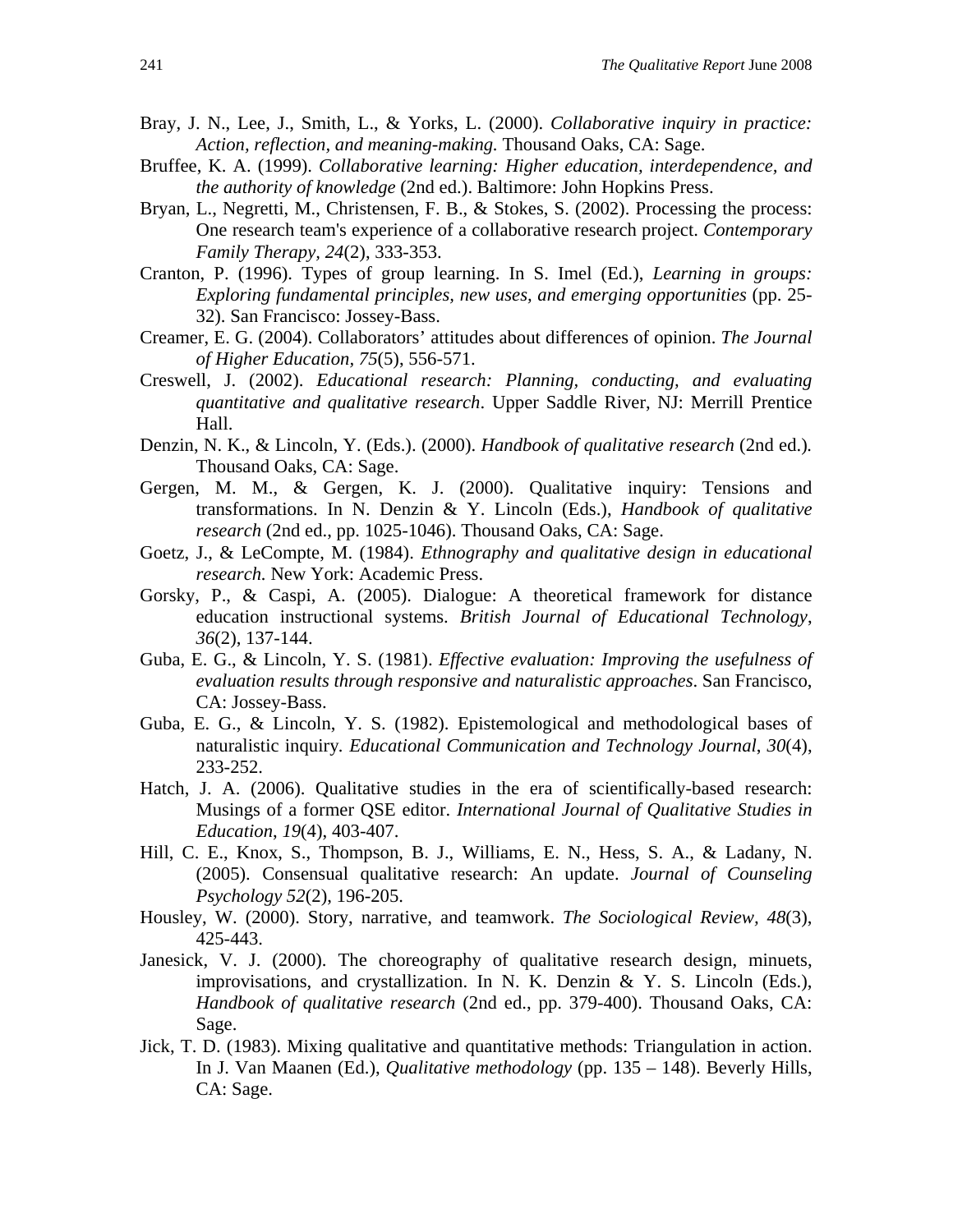- Jones, A. C. (2004, Jan-March). Transforming the story: Narrative applications to a stepmother support group. *Families in Society: The Journal of Contemporary Social Services* 85(1), 129-138. Retrieved from http://www.familiesinsociety.org
- Kegan, R. (1993). *In over our heads: The mental demands of modern life*. Cambridge, MA: Harvard University Press.
- Kvale, S. (1996). *Interviews: An introduction to qualitative research interviewing.* London: Sage.
- Lincoln, Y. S., & Guba, E. G. (1985). *Naturalistic inquiry.* Beverly Hills, CA: Sage.
- MacQueen, K. M., McLellan, E., Kay, K., & Milstein, B. (1998). Codebook development for team-based qualitative analysis. *Field Methods, 10*(2), 31-36.
- Marques, J. F., & McCall, C. (2005). The application of interrater reliability as a solidification instrument in a phenomenological study. *The Qualitative Report*, *10*(3), 438-461.
- Mezirow, J. (1978). *Education for perspective transformation: Women's re-entry programs in community colleges.* New York: Teachers College, Columbia University.
- Mezirow, J. (1991). *Transformative dimensions of adult learning.* San Francisco: Jossey-Bass.
- Patton, M. Q. (1990). Qualitative evaluation and research methods (2nd ed.). Newbury Park, CA: Sage.
- Paulus, T.M., Woodside, M. & Ziegler, M. (2007)."Determined women at work": Group construction of narrative meaning**.** *Narrative Inquiry 17* (2), 299-328.
- Richardson, L. (1997). Writing: A method of inquiry. In N. K. Denzin & Y. S. Lincoln (Eds.), *The handbook of qualitative research* (pp. 516-29). Thousand Oaks, CA: Sage.
- Riessman, C. K. (1993). *Narrative research*. Newbury Park, CA: Sage.
- Rogers-Dillon, R. H. (2005). Hierarchical qualitative research teams: Refining the methodology. *Qualitative Research, 5*(4), 437-454.
- Schwandt, T. A. (2000). Three epistemological stances for qualitative inquiry: Interpretivism, hermeneutics, and social constructionism. In N. K. Denzin & Y. S. Lincoln (Eds.), *Handbook of qualitative research* (2nd ed., pp. 189-213). Thousand Oaks, CA: Sage.
- Stahl, G. (2003a). Meaning and interpretation in collaboration. In B. Wasson, S. Ludvigsen, & U. Hoppe (Eds.), *Designing for change in networked learning environments: Proceedings of the International Conference on computer support for collaborative learning (CSCL '03)* (pp. 523-532). Bergen, Norway: Kluwer Publishers. Retrieved from Retrieved from the set of the set of the set of the set of the set of the set of the set of the set of the set of the set of the set of the set of the set of the set of the set of the set of the

http://www.cis.drexel.edu/faculty/gerry/cscl/papers/ch20.pdf

- Stahl, G. (2004). Building collaborative knowing: Elements of a social theory of learning. In J. W. Strijbos, P. Kirschner, & R. Martens (Eds.), *What we know about CSCL in higher education* (pp. 53-85)*.* Norwell, MA: Kluwer Academic Publishers.
- Strauss, A., & Corbin, J. (1998). *Basics of qualitative research: Techniques and procedures for developing grounded theory* (2nd ed.). Thousand Oaks, CA: Sage.
- Van Maanen, J. (1988). *Tales of the field. On writing ethnography*. Chicago: University of Chicago Press.
- Vygotsky, L. S. (1962). *Thought and language*. Cambridge, MA: MIT Press.